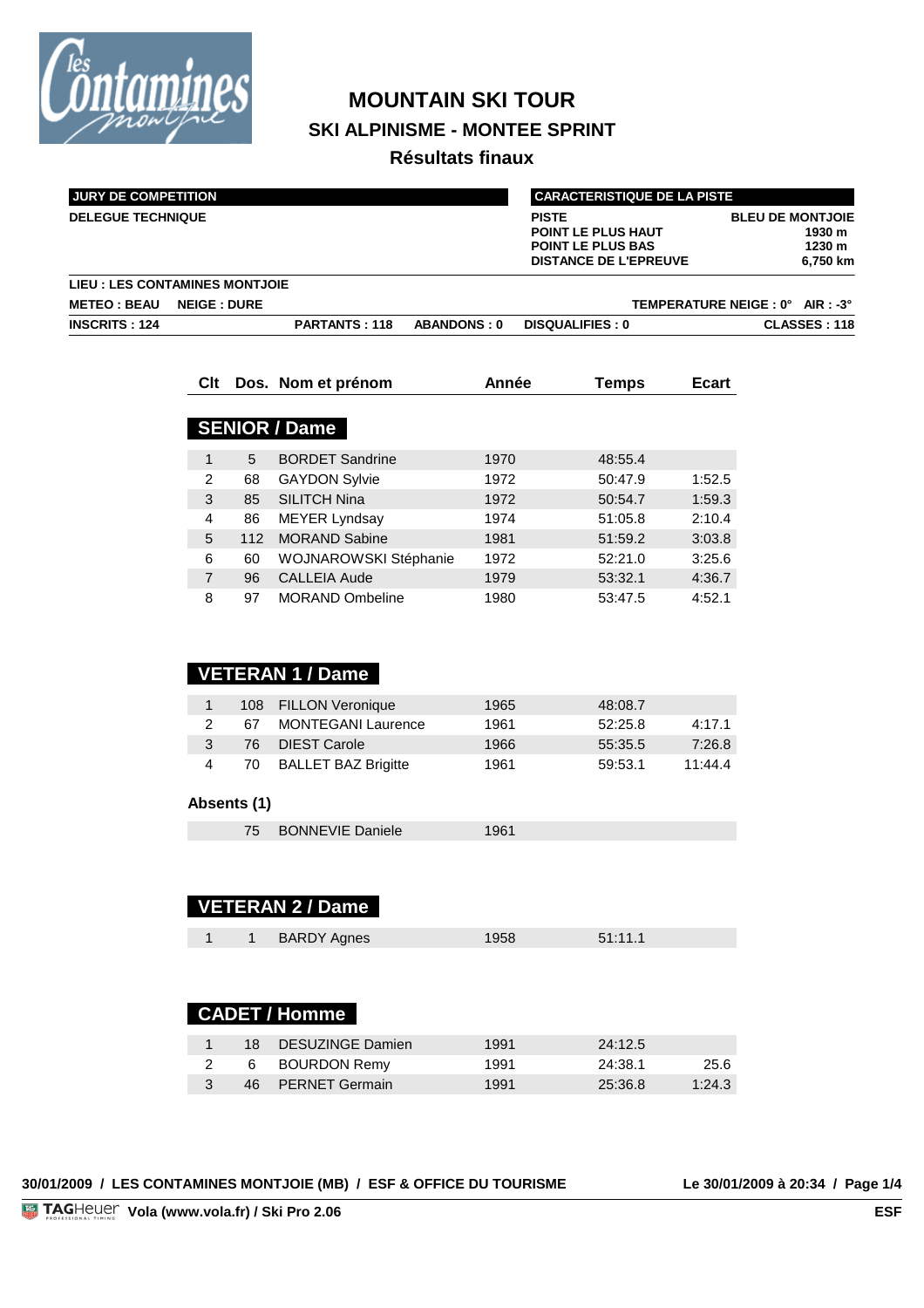

#### **MOUNTAIN SKI TOUR SKI ALPINISME - MONTEE SPRINT Résultats finaux**

| Clt            |                  | Dos. Nom et prénom            | Année | <b>Temps</b> | <b>Ecart</b> |
|----------------|------------------|-------------------------------|-------|--------------|--------------|
|                |                  | <b>JUNIOR / Homme</b>         |       |              |              |
| 1              | 31               | JOND Johanny                  | 1989  | 50:16.7      |              |
|                |                  |                               |       |              |              |
|                |                  | <b>SENIOR / Homme</b>         |       |              |              |
| 1              | 98               | <b>BAUD Sebastien</b>         | 1978  | 37:37.5      |              |
| $\overline{2}$ | 118              | <b>GACHET Jeremie</b>         | 1978  | 38:30.9      | 53.4         |
| 3              | 51               | <b>PREMAT Alain</b>           | 1981  | 38:32.9      | 55.4         |
| 4              | 57               | <b>TAGAND Fabien</b>          | 1982  | 38:48.3      | 1:10.8       |
| 5              | 50               | PETITJEAN François            | 1983  | 38:55.6      | 1:18.1       |
| 6              | 11               | <b>BURNET Stephane</b>        | 1970  | 39:11.5      | 1:34.0       |
| $\overline{7}$ | $\overline{7}$   | <b>BRACEY Jon</b>             | 1977  | 40:13.8      | 2:36.3       |
| 8              | 42               | <b>MUDRY Didier</b>           | 1983  | 40:24.9      | 2:47.4       |
| 9              | 9                | <b>BRUNET Eric</b>            | 1979  | 40:31.4      | 2:53.9       |
| 10             | 4                | <b>BOISIER Adrien</b>         | 1984  | 40:35.7      | 2:58.2       |
| 11             | 10               | <b>BUGAND BUGANDET Xavier</b> | 1985  | 40:56.9      | 3:19.4       |
| 12             | 36               | MARQUET Christophe            | 1987  | 41:05.8      | 3:28.3       |
| 13             | 94               | <b>PAUTHIER Vincent</b>       | 1971  | 41:11.8      | 3:34.3       |
| 14             | 39               | <b>MICHEL Manuel</b>          | 1974  | 41:22.8      | 3:45.3       |
| 15             | 26               | <b>GENTET Frederic</b>        | 1973  | 41:32.1      | 3:54.6       |
| 16             | 92               | <b>BAUD Stephane</b>          | 1976  | 41:40.8      | 4:03.3       |
| 17             | 122              | <b>MUFFAT MERIDOL Gael</b>    | 1982  | 41:43.3      | 4:05.8       |
| 18             | 62               | MUNIER Joan                   | 1985  | 41:45.0      | 4:07.5       |
| 19             | 24               | <b>GARNIER Guillaume</b>      | 1980  | 41:46.2      | 4:08.7       |
| 20             | 55               | <b>SACHE Florian</b>          | 1983  | 42:15.5      | 4:38.0       |
| 21             | 102              | <b>BOSSON Benoit</b>          | 1986  | 42:18.9      | 4:41.4       |
| 22             | 12 <sup>°</sup>  | <b>CAETANO Nuno</b>           | 1977  | 42:24.6      | 4:47.1       |
| 23             | 110              | <b>CAUDE David</b>            | 1974  | 42:30.6      | 4:53.1       |
| 24             | 93               | <b>DUCRET Sylvain</b>         | 1983  | 42:31.4      | 4:53.9       |
| 25             | 121              | <b>VAUTHAY Bertrand</b>       | 1973  | 42:47.7      | 5:10.2       |
| 26             | $\boldsymbol{2}$ | <b>BAUD Martial</b>           | 1982  | 43:35.8      | 5:58.3       |
| 27             | 117              | <b>CHEVALLAY Fabien</b>       | 1987  | 44:03.0      | 6:25.5       |
| 28             | 15               | <b>CORNU Christophe</b>       | 1978  | 44:26.1      | 6:48.6       |
| 29             | 101              | JACQUEMOUD Clement            | 1984  | 44:57.1      | 7:19.6       |
| 30             | 87               | RAVANEL Gerald                | 1983  | 45:02.2      | 7:24.7       |
| 31             | 115              | <b>BON MARDION Cyril</b>      | 1982  | 45:10.0      | 7:32.5       |
| 32             | 114              | <b>LOHR Gabriel</b>           | 1981  | 45:17.6      | 7:40.1       |
| 33             | 113              | <b>WOEHRLING Yann</b>         | 1976  | 45:21.6      | 7:44.1       |
| 34             | 44               | <b>MUGNIER Loïc</b>           | 1984  | 45:37.0      | 7:59.5       |
| 35             | 81               | PELLOUX Gael                  | 1985  | 45:39.2      | 8:01.7       |
| 36             | 38               | <b>MICHAUD Olivier</b>        | 1973  | 45:41.9      | 8:04.4       |
| 37             | 123              | <b>BAZIN Camille</b>          | 1980  | 46:21.2      | 8:43.7       |
| 38             | 34               | <b>LAUSENAZ Patrice</b>       | 1974  | 46:41.9      | 9:04.4       |
| 39             | 95               | <b>VUILLIEZ Alain</b>         | 1971  | 47:54.7      | 10:17.2      |
| 40             | 22               | <b>DUNAND Benjamin</b>        | 1980  | 47:56.2      | 10:18.7      |
|                |                  |                               |       |              |              |

#### **30/01/2009 / LES CONTAMINES MONTJOIE (MB) / ESF & OFFICE DU TOURISME Le 30/01/2009 à 20:34 / Page 2/4**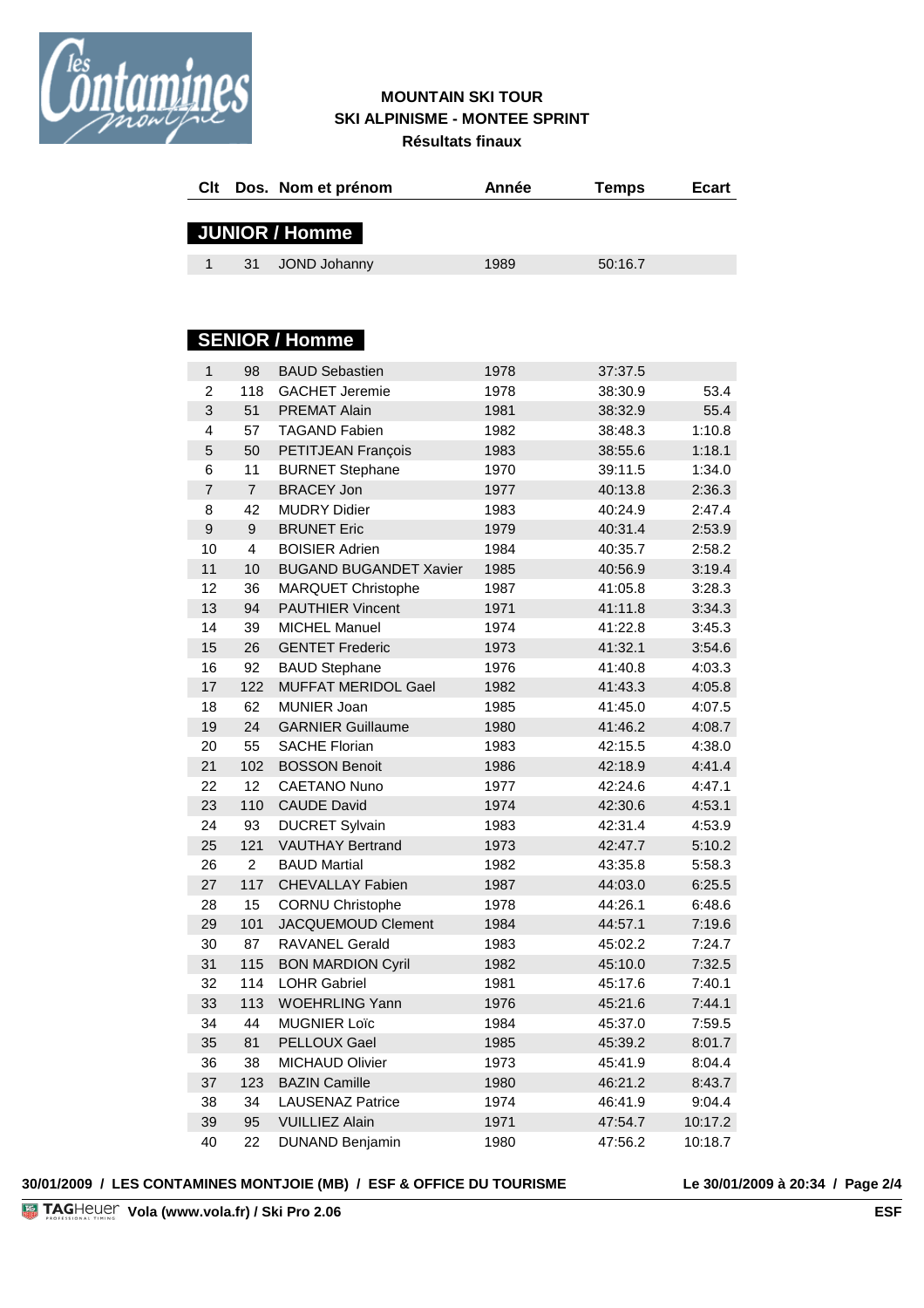

### **MOUNTAIN SKI TOUR SKI ALPINISME - MONTEE SPRINT Résultats finaux**

|    |             | Clt Dos. Nom et prénom       | Année | Temps   | <b>Ecart</b> |
|----|-------------|------------------------------|-------|---------|--------------|
|    |             |                              |       |         |              |
| 41 | 105         | <b>PERRIN CONFORT Didier</b> | 1971  | 48:00.7 | 10:23.2      |
| 42 | 16          | <b>COSTE Sébastien</b>       | 1975  | 48:44.7 | 11:07.2      |
| 43 | 120         | <b>TEYPAZ Daniel</b>         | 1972  | 48:48.6 | 11:11.1      |
| 44 | 3           | <b>BESSON Richard</b>        | 1974  | 48:58.7 | 11:21.2      |
| 45 | 111         | <b>CHAUSSET Sebastien</b>    | 1978  | 50:03.1 | 12:25.6      |
| 46 | 65          | <b>DUCLOS Vincent</b>        | 1972  | 50:06.2 | 12:28.7      |
| 47 | 125         | DELPOUVE Jean Francois       | 1986  | 51:41.6 | 14:04.1      |
| 48 | 8           | <b>BRAIZE Romain</b>         | 1987  | 52:50.2 | 15:12.7      |
| 49 | 77          | <b>PREFOL Emmanuel</b>       | 1982  | 53:20.9 | 15:43.4      |
| 50 | 124         | <b>SCHULZE Yvan</b>          | 1978  | 55:45.0 | 18:07.5      |
| 51 | 90          | <b>HIGONET Eric</b>          | 1976  | 55:49.2 | 18:11.7      |
| 52 | 61          | WOZNICA Julien               | 1980  | 59:01.9 | 21:24.4      |
|    | Absents (2) |                              |       |         |              |
|    | 47          | <b>PERRET Frederic</b>       | 1978  |         |              |

| 64 |                 |      |
|----|-----------------|------|
|    | GALLAND Mathieu | 1975 |

| VETERAN 1 / Homme |  |
|-------------------|--|
|                   |  |

| $\mathbf{1}$   | 13  | <b>CHALLANDE Daniel</b>     | 1968 | 39:30.2 |         |
|----------------|-----|-----------------------------|------|---------|---------|
| $\overline{2}$ | 104 | <b>GAYDON Antoine</b>       | 1965 | 40:01.5 | 31.3    |
| 3              | 41  | <b>MOTTIEZ Jean Claude</b>  | 1960 | 40:03.4 | 33.2    |
| $\overline{4}$ | 116 | <b>CHEVALLAY Gilles</b>     | 1962 | 41:34.9 | 2:04.7  |
| 5              | 30  | <b>GROSSETETE Francois</b>  | 1967 | 42:55.8 | 3:25.6  |
| 6              | 59  | <b>WERY Laurent</b>         | 1967 | 43:19.6 | 3:49.4  |
| $\overline{7}$ | 25  | <b>GAYDON Alex</b>          | 1967 | 44:32.4 | 5:02.2  |
| 8              | 99  | <b>PERRET Laurent</b>       | 1968 | 44:45.7 | 5:15.5  |
| 9              | 20  | <b>DUCREY Jean Louis</b>    | 1966 | 44:59.0 | 5:28.8  |
| 10             | 33  | <b>JOUNEAU Pierre Henri</b> | 1965 | 45:27.7 | 5:57.5  |
| 11             | 54  | <b>RICHARD Franck</b>       | 1967 | 45:32.3 | 6:02.1  |
| 12             | 19  | <b>DESUZINGE Jean Paul</b>  | 1963 | 45:53.8 | 6:23.6  |
| 13             | 78  | <b>REY Stephane</b>         | 1966 | 46:08.0 | 6:37.8  |
| 14             | 28  | <b>GERINIERE Pierre</b>     | 1964 | 46:51.5 | 7:21.3  |
| 15             | 83  | <b>DEVOS Laurent</b>        | 1963 | 46:52.7 | 7:22.5  |
| 16             | 74  | <b>GANDER Alain</b>         | 1960 | 46:53.0 | 7:22.8  |
| 17             | 119 | <b>BASTARD Jacques</b>      | 1966 | 47:09.9 | 7:39.7  |
| 18             | 37  | <b>MARTIN Eric</b>          | 1961 | 47:48.8 | 8:18.6  |
| 19             | 58  | <b>VUILLEMIN Thierry</b>    | 1966 | 47:52.4 | 8:22.2  |
| 20             | 109 | <b>CART Bruno</b>           | 1960 | 48:38.2 | 9:08.0  |
| 21             | 66  | <b>GUFFON Alain</b>         | 1968 | 49:38.1 | 10:07.9 |
| 22             | 63  | MALLINJOUD Philippe         | 1963 | 49:45.8 | 10:15.6 |
| 23             | 56  | <b>STUCKI Laurent</b>       | 1969 | 50:20.5 | 10:50.3 |
| 24             | 71  | FERVENTIN Stephane          | 1967 | 50:40.6 | 11:10.4 |
| 25             | 27  | <b>GERINIERE Francois</b>   | 1966 | 51:03.7 | 11:33.5 |
| 26             | 45  | <b>ORSAT Lionel</b>         | 1967 | 54:07.7 | 14:37.5 |

#### **30/01/2009 / LES CONTAMINES MONTJOIE (MB) / ESF & OFFICE DU TOURISME Le 30/01/2009 à 20:34 / Page 3/4**